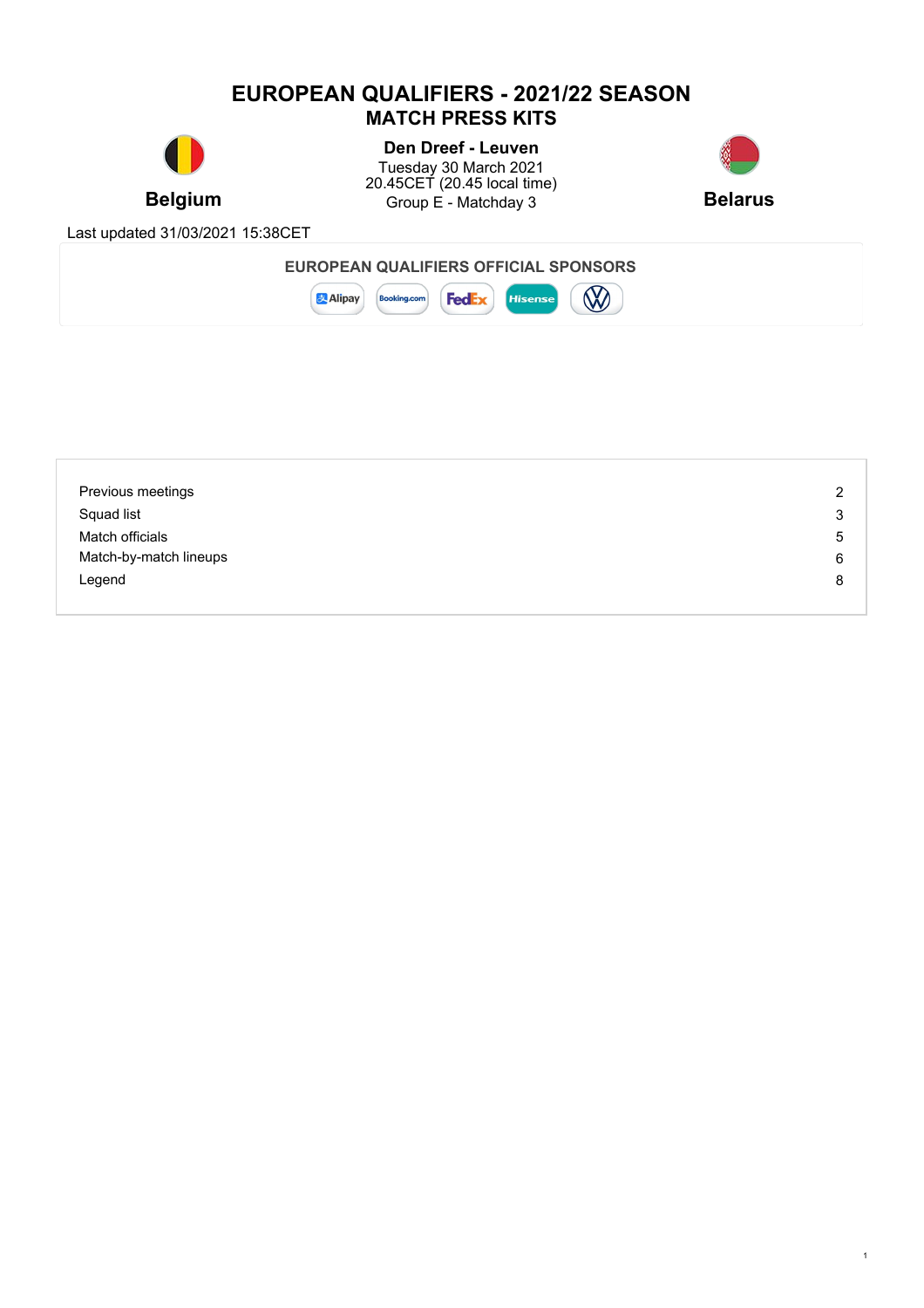2

# **Previous meetings**

# **Head to Head**

No UEFA competition matches have been played between these two teams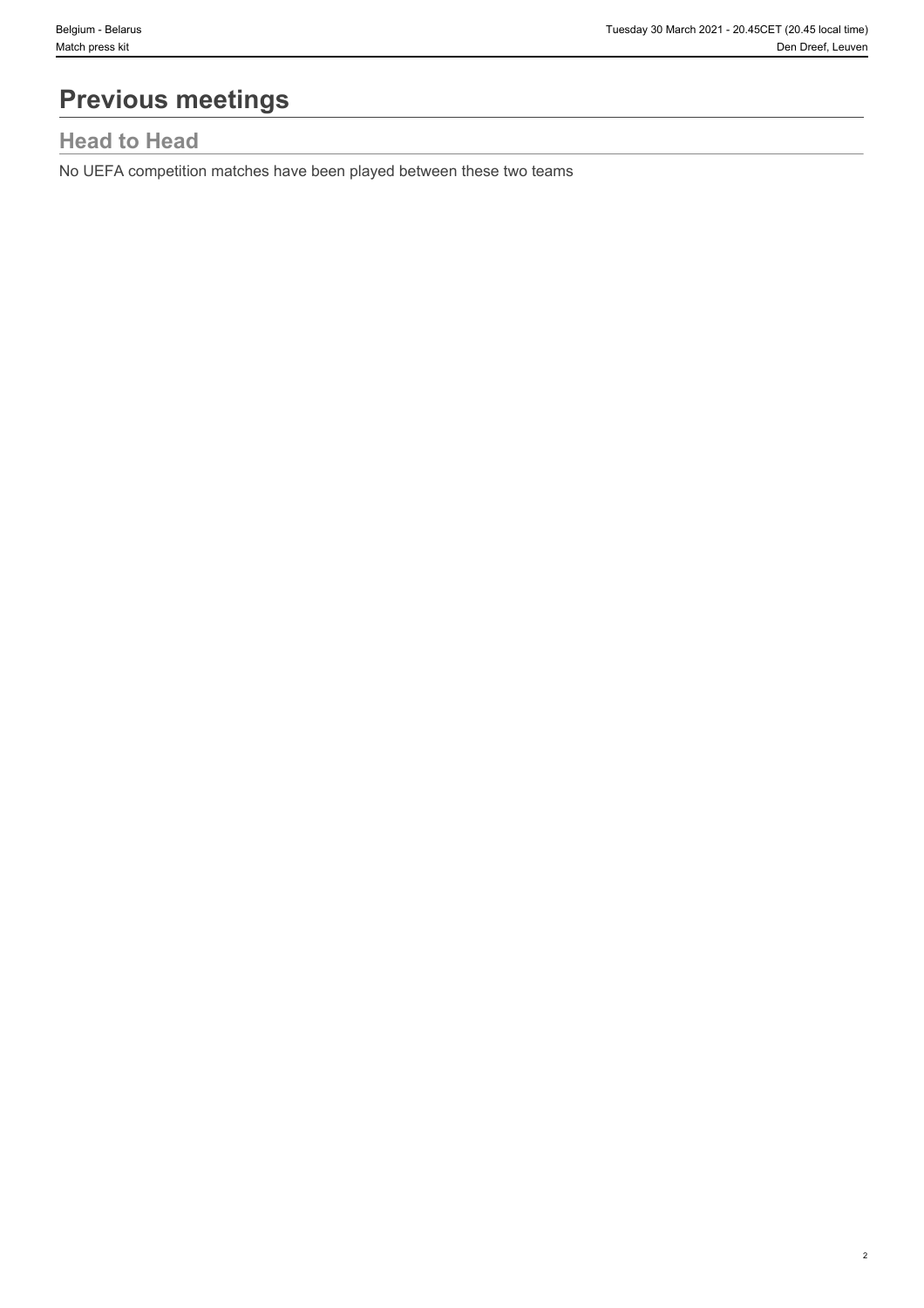3

# **Squad list**

### **Belgium**

|       |                          |               |     |                   |                             |                     |                     |                     |                     | <b>Current season</b> |  |
|-------|--------------------------|---------------|-----|-------------------|-----------------------------|---------------------|---------------------|---------------------|---------------------|-----------------------|--|
|       |                          |               |     |                   |                             | Qual.               |                     |                     | <b>FT</b>           |                       |  |
|       | No. Player               | <b>DoB</b>    | Age | Club              |                             |                     |                     |                     | D Pld Gls Pld Gls   |                       |  |
|       | <b>Goalkeepers</b>       |               |     |                   |                             |                     |                     |                     |                     |                       |  |
|       | Simon Mignolet           | 06/03/1988 33 |     | Club Brugge       | $\overline{\phantom{a}}$    | 0                   | $\overline{0}$      | $\mathsf{O}$        | $\overline{0}$      |                       |  |
|       | Koen Casteels            | 25/06/1992 28 |     | Wolfsburg         | $\equiv$                    | $\mathbf 0$         | $\mathbf 0$         | $\mathbf 0$         | $\overline{0}$      |                       |  |
|       | <b>Thibaut Courtois</b>  | 11/05/1992 28 |     | Real Madrid       | $\overline{\phantom{a}}$    | $\overline{2}$      | $\overline{0}$      | 0                   | 0                   |                       |  |
|       | <b>Defenders</b>         |               |     |                   |                             |                     |                     |                     |                     |                       |  |
|       | <b>Toby Alderweireld</b> | 02/03/1989 32 |     | Tottenham         | $\omega$                    | $\overline{2}$      | 0                   | 0                   | $\overline{0}$      |                       |  |
|       | Jan Vertonghen           | 24/04/1987 33 |     | Benfica           | $\star$                     | $\sqrt{2}$          | $\mathbf 0$         | $\mathbf 0$         | $\overline{0}$      |                       |  |
|       | Dedryck Boyata           | 28/11/1990 30 |     | Hertha            | $\mathcal{L}_{\mathcal{A}}$ | $\mathsf{0}$        | $\mathbf 0$         | $\mathbf 0$         | $\mathbf 0$         |                       |  |
|       | Thomas Meunier           | 12/09/1991 29 |     | Dortmund          | $\sim$                      | 1                   | $\mathbf 0$         | $\mathbf 0$         | $\overline{0}$      |                       |  |
|       | <b>Timothy Castagne</b>  | 05/12/1995 25 |     | Leicester         | $^{\star}$                  | $\overline{2}$      | $\mathbf 0$         | $\mathbf 0$         | $\overline{0}$      |                       |  |
|       | Jason Denayer            | 28/06/1995 25 |     | Lyon              | $\overline{\phantom{a}}$    | $\overline{2}$      | $\mathbf 0$         | $\mathbf 0$         | $\overline{0}$      |                       |  |
|       | <b>Midfielders</b>       |               |     |                   |                             |                     |                     |                     |                     |                       |  |
|       | Kevin De Bruyne          | 28/06/1991 29 |     | Man. City         |                             | $\overline{2}$      | -1                  | $\mathsf{O}$        | $\overline{0}$      |                       |  |
|       | Thorgan Hazard           | 29/03/1993 28 |     | Dortmund          |                             | $\mathbf{1}$        | $\overline{1}$      | $\mathsf{O}\xspace$ | $\overline{0}$      |                       |  |
|       | Dennis Praet             | 14/05/1994 26 |     | Leicester         | $\equiv$                    | $\mathsf{0}$        | $\overline{0}$      | $\mathbf 0$         | $\overline{0}$      |                       |  |
|       | Leander Dendoncker       | 15/04/1995 25 |     | Wolves            | $\equiv$                    | $\overline{2}$      | $\mathbf 0$         | $\mathbf 0$         | $\overline{0}$      |                       |  |
|       | - Youri Tielemans        | 07/05/1997 23 |     | Leicester         | $\equiv$                    | $\sqrt{2}$          | $\mathsf{O}\xspace$ | $\mathbf 0$         | $\mathbf 0$         |                       |  |
|       | Hans Vanaken             | 24/08/1992 28 |     | Club Brugge       | $\overline{\phantom{a}}$    | $\boldsymbol{0}$    | 0                   | $\mathsf{O}\xspace$ | $\overline{0}$      |                       |  |
|       | - Adnan Januzaj          | 05/02/1995 26 |     | Real<br>Sociedad  | $\overline{\phantom{a}}$    | $\mathsf{O}\xspace$ | $\mathsf{O}$        | $\mathbf 0$         | $\overline{0}$      |                       |  |
|       | Alexis Saelemaekers      | 27/06/1999 21 |     | Milan             | $\sim$                      | $\mathsf{0}$        | $\mathsf{O}$        | $\mathsf{O}$        | $\mathsf{O}\xspace$ |                       |  |
|       | <b>Forwards</b>          |               |     |                   |                             |                     |                     |                     |                     |                       |  |
|       | - Christian Benteke      | 03/12/1990 30 |     | Crystal<br>Palace |                             | $\mathbf 0$         | $\mathsf{O}$        | $\mathbf 0$         | $\overline{0}$      |                       |  |
|       | Romelu Lukaku            | 13/05/1993 27 |     | Internazionale    |                             | $\overline{2}$      | $\overline{2}$      | $\mathbf 0$         | $\overline{0}$      |                       |  |
|       | <b>Dries Mertens</b>     | 06/05/1987 33 |     | Napoli            |                             | $\overline{2}$      | $\overline{0}$      | $\overline{0}$      | $\mathbf 0$         |                       |  |
|       | Leandro Trossard         | 04/12/1994 26 |     | <b>Brighton</b>   | $\mathcal{L}_{\mathcal{A}}$ | $\overline{2}$      | $\overline{0}$      | $\overline{0}$      | $\overline{0}$      |                       |  |
|       | - Michy Batshuayi        | 02/10/1993 27 |     | Crystal<br>Palace | $\equiv$                    | $\mathsf{O}\xspace$ | $\overline{0}$      | $\overline{0}$      | $\overline{0}$      |                       |  |
|       | - Jéremy Doku            | 27/05/2002 18 |     | Rennes            | $\sim$                      | $\overline{0}$      | $\overline{0}$      | $\overline{0}$      | $\overline{0}$      |                       |  |
| Coach |                          |               |     |                   |                             |                     |                     |                     |                     |                       |  |
|       | Roberto Martínez         | 13/07/1973 47 |     |                   |                             | $- 2 0 0 0$         |                     |                     |                     |                       |  |
|       |                          |               |     |                   |                             |                     |                     |                     |                     |                       |  |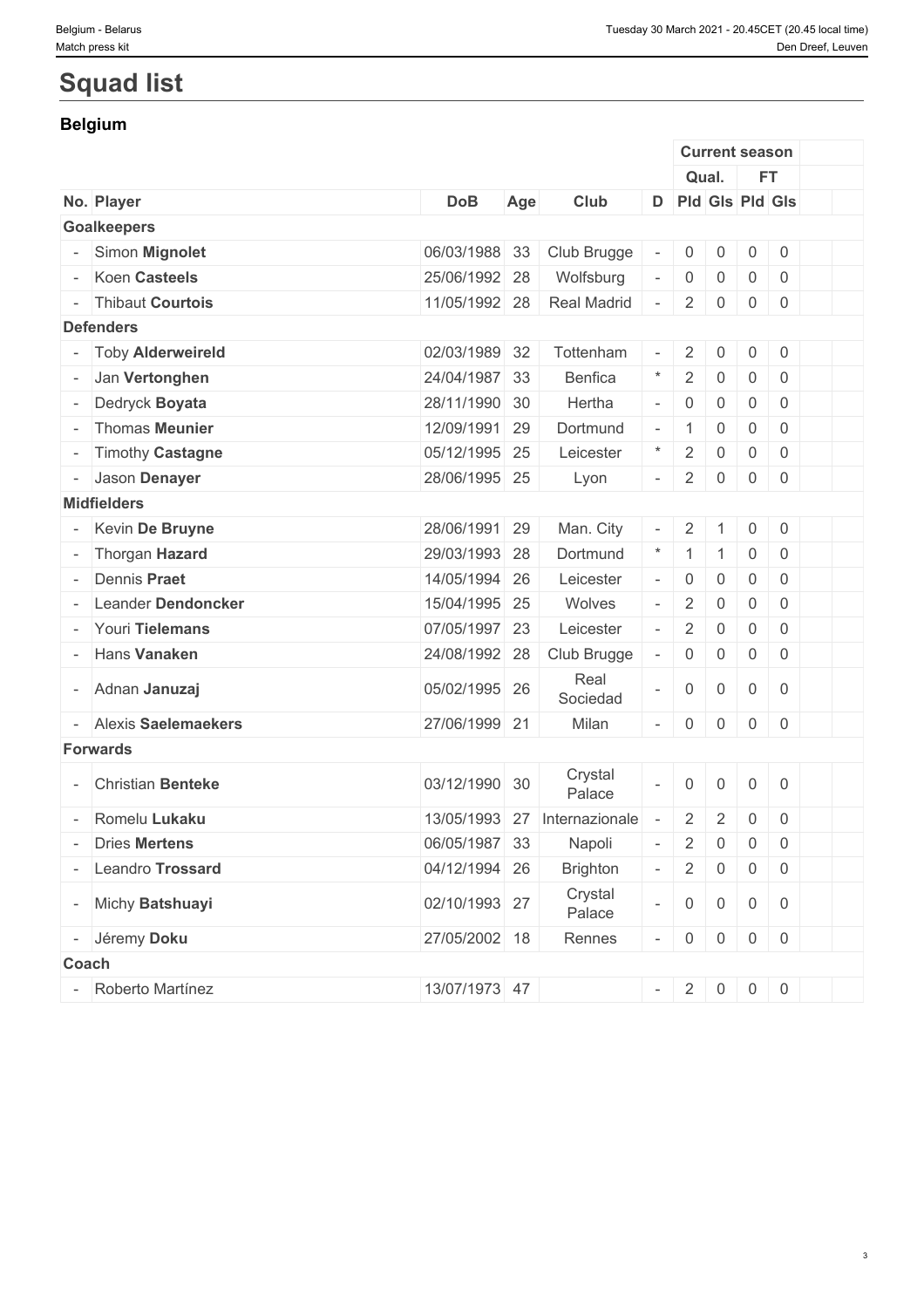#### **Belarus**

|                          |                          |                           |     |                        |                          |                     | <b>Current season</b> |                     |                                                         |  |
|--------------------------|--------------------------|---------------------------|-----|------------------------|--------------------------|---------------------|-----------------------|---------------------|---------------------------------------------------------|--|
|                          |                          |                           |     |                        |                          |                     | Qual.                 |                     | <b>FT</b>                                               |  |
|                          | No. Player               | <b>DoB</b>                | Age | Club                   |                          |                     | D Pld Gls Pld Gls     |                     |                                                         |  |
|                          | <b>Goalkeepers</b>       |                           |     |                        |                          |                     |                       |                     |                                                         |  |
|                          | Aleksandr Gutor          | 18/04/1989 31             |     | Shakhtyor              | $\overline{\phantom{a}}$ | $\mathbf{1}$        | $\mathsf{O}$          | $\overline{0}$      | $\overline{0}$                                          |  |
| $\overline{\phantom{0}}$ | Pavel Pavlyuchenko       | 01/01/1998 23             |     | Dinamo<br><b>Brest</b> | $\overline{\phantom{a}}$ | $\mathsf{O}\xspace$ | $\mathsf{O}\xspace$   | $\overline{0}$      | $\overline{0}$                                          |  |
| $\sim$                   | Anton Chichkan           | 10/07/1995 25             |     | <b>BATE</b>            | $\overline{\phantom{a}}$ | $\mathbf 0$         | $\mathsf{O}$          | $\overline{0}$      | $\overline{0}$                                          |  |
|                          | <b>Defenders</b>         |                           |     |                        |                          |                     |                       |                     |                                                         |  |
|                          | Maksim Bordachev         | 18/05/1986 34             |     | Torpedo<br>Zhodino     | $\equiv$                 | $\mathbf{1}$        | $\mathsf{O}\xspace$   | $\overline{0}$      | $\overline{0}$                                          |  |
|                          | - Nikita Naumov          | 15/11/1989 31             |     | Dinamo<br>Minsk        | $\equiv$                 | $\mathbf{1}$        | $\mathsf{O}\xspace$   | $\overline{0}$      | $\overline{0}$                                          |  |
|                          | Denis Polyakov           | 17/04/1991 29             |     | Kairat                 |                          | $\mathsf 0$         | $\mathsf{O}\xspace$   | $\overline{0}$      | $\overline{0}$                                          |  |
|                          | Aleksandr Pavlovets      | 13/08/1996 24             |     | Rostov                 |                          | $\mathsf 0$         | $\mathsf{O}\xspace$   | $\mathbf 0$         | $\overline{0}$                                          |  |
|                          | - Maksim Shvetsov        | 02/04/1998 22             |     | Dinamo<br><b>Minsk</b> | $\overline{\phantom{a}}$ | $\mathsf 0$         | 0                     | $\overline{0}$      | $\overline{0}$                                          |  |
|                          | <b>Midfielders</b>       |                           |     |                        |                          |                     |                       |                     |                                                         |  |
|                          | Sergei Kislyak           | 06/08/1987 33             |     | Dinamo<br>Minsk        | $\Box$                   | $\overline{1}$      | $\mathsf{O}\xspace$   | $\mathsf{O}\xspace$ | $\overline{0}$                                          |  |
|                          | Igor Stasevich           | 21/10/1985 35             |     | Shakhtyor -            |                          | $\mathbf{1}$        | $\mathsf{O}\xspace$   | $\mathsf{O}\xspace$ | $\overline{0}$                                          |  |
|                          | Ivan Maevski             | 05/05/1988 32             |     | Rotor                  | $\overline{\phantom{a}}$ | $\mathbf 0$         | $\mathbf 0$           | $\mathsf{O}$        | $\overline{0}$                                          |  |
|                          | - Yuri Kendysh           | 10/06/1990 30             |     | Shakhtyor              |                          | 1                   | $\mathbf{1}$          | $\overline{0}$      | $\overline{0}$                                          |  |
|                          | Pavel Savitski           | 12/07/1994 26             |     | Dinamo<br><b>Brest</b> | $\overline{\phantom{a}}$ | $\overline{1}$      | $\mathbf{1}$          | $\overline{0}$      | $\overline{0}$                                          |  |
|                          | Evgeni Yablonski         | 10/05/1995 25             |     | <b>BATE</b>            | $\bar{\phantom{a}}$      | $\mathbf{1}$        | $\mathsf{O}\xspace$   | $\mathbf 0$         | $\overline{0}$                                          |  |
|                          | Ivan Bakhar              | 10/07/1998 22             |     | Dinamo<br>Minsk        | $\overline{\phantom{a}}$ | $\mathbf{1}$        | $\mathsf{O}\xspace$   | $\overline{0}$      | $\overline{0}$                                          |  |
|                          | Roman Yuzepchuk          | 24/07/1997 23             |     | Dinamo<br><b>Brest</b> | $\overline{\phantom{a}}$ | $\mathbf{1}$        | $\mathsf{O}\xspace$   | $\overline{0}$      | $\overline{0}$                                          |  |
|                          | - Max Ebong              | 26/08/1999 21             |     | Astana                 | $\sim$                   | $\vert 1 \vert$     | $\overline{0}$        |                     | $0 \quad 0$                                             |  |
|                          | <b>Dmitri Podstrelov</b> | 06/09/1998 22 Shakhtyor - |     |                        |                          | 0                   | $\overline{0}$        | $\overline{0}$      | $\overline{0}$                                          |  |
|                          | <b>Forwards</b>          |                           |     |                        |                          |                     |                       |                     |                                                         |  |
|                          | - Nikolai Signevich      | 20/02/1992 29             |     | <b>BATE</b>            | $\star$                  | $\mathbf{1}$        | $\overline{0}$        |                     | $0 \quad 0$                                             |  |
|                          | <b>Dmitri Antilevski</b> | 12/06/1997 23             |     | Torpedo<br>Zhodino     | $\bar{\phantom{a}}$      | $\overline{0}$      | $\overline{0}$        | $\overline{0}$      | $\begin{array}{\sqrt{2}} \\ 0 \end{array}$              |  |
|                          | - Vladislav Klimovich    | 12/06/1996 24             |     | Dinamo<br>Minsk        | $\overline{\phantom{a}}$ | $\mathbf{1}$        | $\mathsf{O}$          | $\overline{0}$      | $\begin{array}{ c c } \hline \hline \hline \end{array}$ |  |
|                          | - Vitali Lisakovich      | 08/02/1998 23             |     | Lokomotiv<br>Moskva    |                          | $\mathbf{1}$        | $\overline{2}$        |                     | $0 \mid 0$                                              |  |
| $ \,$                    | Denis Laptev             | 01/08/1991 29             |     | Dinamo<br><b>Brest</b> | $\star$                  | $\mathbf{1}$        | $\mathsf{O}\xspace$   | $\overline{0}$      | $\overline{0}$                                          |  |
| <b>Coach</b>             |                          |                           |     |                        |                          |                     |                       |                     |                                                         |  |
|                          | Mikhail Markhel          | 14/07/1966 54             |     |                        |                          |                     | $-1$ 0                |                     | $0 \mid 0$                                              |  |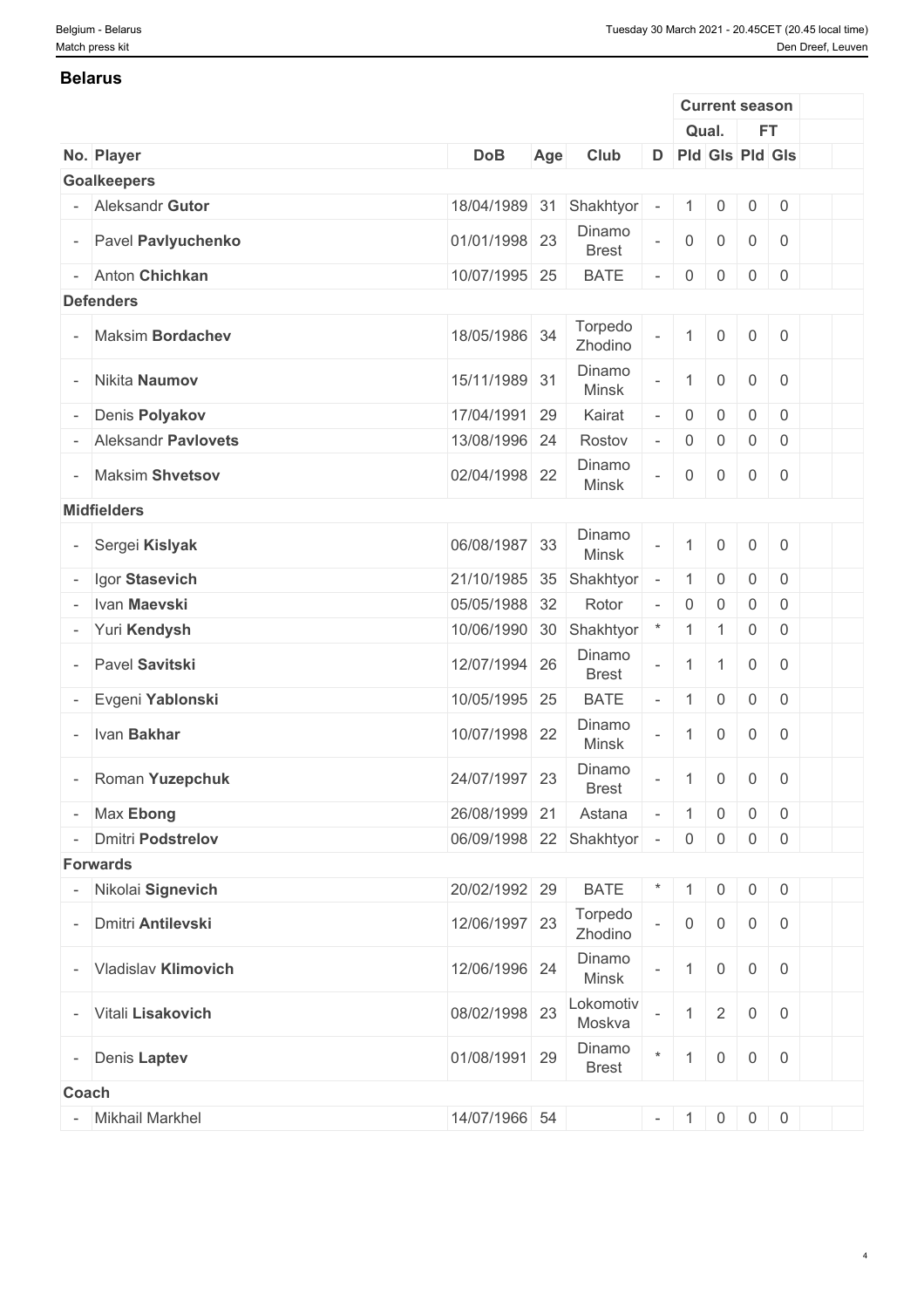5

# **Match officials**

| <b>Referee</b>            | Donatas Rumšas (LTU)                             |  |
|---------------------------|--------------------------------------------------|--|
| <b>Assistant referees</b> | Aleksandr Radius (LTU), Dovydas Sužiedėlis (LTU) |  |
| <b>Fourth official</b>    | Robertas Valikonis (LTU)                         |  |
| <b>UEFA Delegate</b>      | Tammo Beishuizen (NED)                           |  |
| UEFA Referee observer     | Juan Antonio Fernandez Marin (ESP)               |  |
|                           |                                                  |  |

### **Referee**

| Name                     | of birth<br>Date | UEEZ<br>. matches |
|--------------------------|------------------|-------------------|
| Donatas<br><b>Rumsas</b> | 1/03/1988        | ℸ∠                |

# **FIFA Wold Cup matches involving teams from the two countries involved in this match**

No such matches refereed

# **Other matches involving teams from either of the two countries involved in this match**

| <b>Date</b> | <b>Competition</b> | <b>Stage</b><br>reached | Home Awav                    | <b>Result</b> | <b>Venue</b> |
|-------------|--------------------|-------------------------|------------------------------|---------------|--------------|
| 26/11/2020  | UEL                | $\sim$ $\sim$<br>ںت     | <b>LASK Royal Antwerp FC</b> | . - ل<br>_    | Linz         |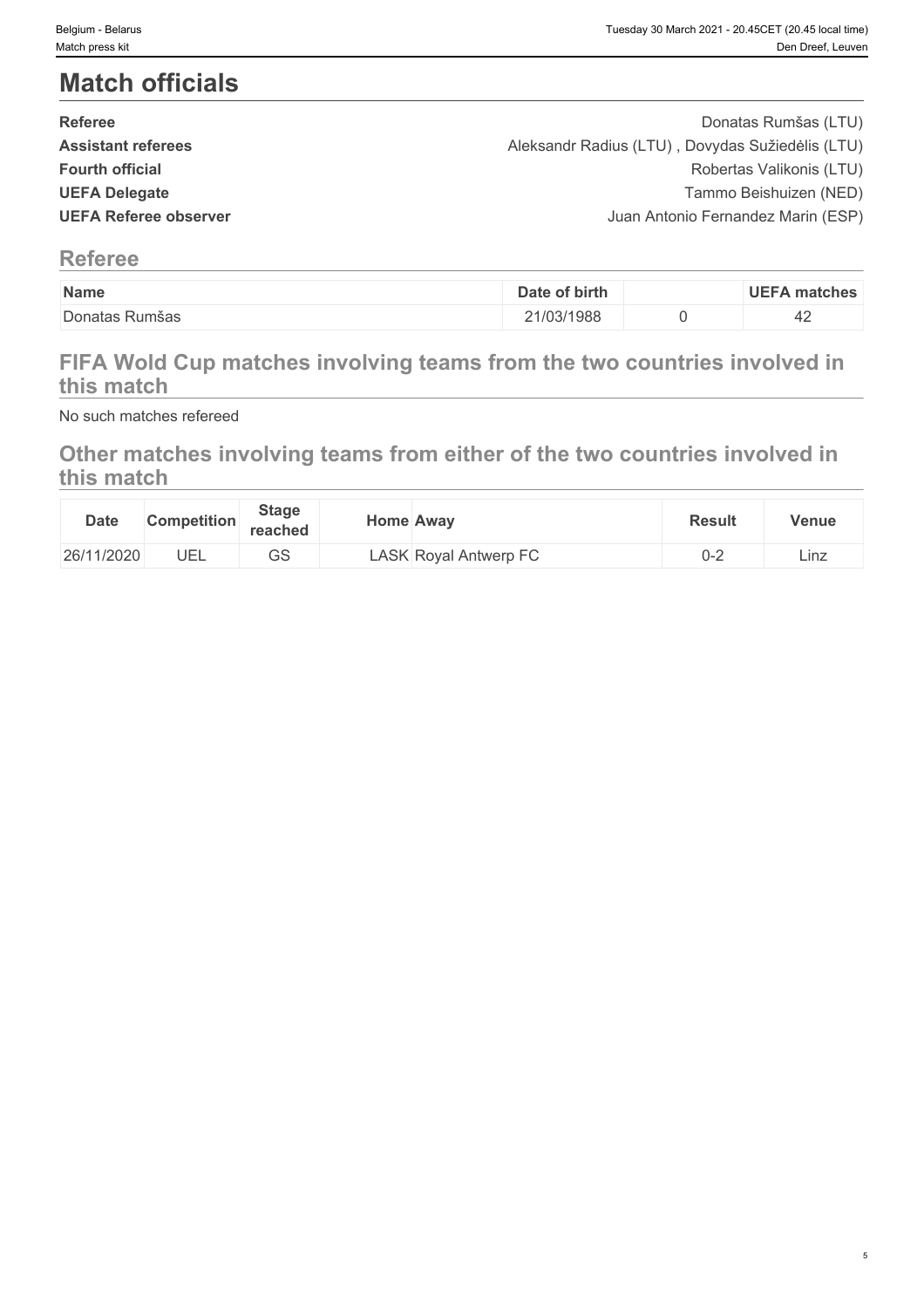# **Match-by-match lineups**

### **Belgium**

### **FIFA World Cup - Qualifying round**

### **Group E**

| Team                  | Pid W D L GF GA Pts                           |  |  |  |
|-----------------------|-----------------------------------------------|--|--|--|
| <b>Belgium</b>        | 2 1 1 0 4 2 4                                 |  |  |  |
| <b>Czech Republic</b> | 2 1 1 0 7 3 4                                 |  |  |  |
| <b>Belarus</b>        | $1 \mid 1 \mid 0 \mid 0 \mid 4 \mid 2 \mid 3$ |  |  |  |
| Wales                 | 1   0   0   1   1   3   0                     |  |  |  |
| Estonia               | 2 0 0 2 4 10 0                                |  |  |  |

### **Matchday 1** (24/03/2021)

### **Belgium 3-1 Wales**

**Goals:** 0-1 Wilson 10, 1-1 De Bruyne 22, 2-1 T. Hazard 28, 3-1 R. Lukaku 73 (P) **Belgium:** Courtois, Alderweireld, Vermaelen (46 Denayer), Vertonghen, Dendoncker, De Bruyne, Tielemans, R. Lukaku, T. Hazard (83 Castagne), Mertens (92 Trossard), Meunier

### **Matchday 2** (27/03/2021)

**Czech Republic 1-1 Belgium Goals:** 1-0 Provod 50, 1-1 R. Lukaku 60 **Belgium:** Courtois, Alderweireld, Denayer, Vertonghen, Dendoncker, De Bruyne, Tielemans, R. Lukaku, Mertens (56 Trossard), Castagne, Chadli (56 Foket)

#### **Matchday 3** (30/03/2021)

Belgium-Belarus

#### **Matchday 4** (02/09/2021)

Estonia-Belgium

**Matchday 5** (05/09/2021) Belgium-Czech Republic

# **Matchday 6** (08/09/2021)

Belarus-Belgium

### **Matchday 9** (13/11/2021)

Belgium-Estonia

### **Matchday 10** (16/11/2021)

Wales-Belgium

### **Belarus**

### **FIFA World Cup - Qualifying round**

### **Matchday 2** (27/03/2021)

#### **Belarus 4-2 Estonia**

**Goals:** 0-1 Henri Anier 31, 1-1 Lisakovich 45 (P) , 1-2 Henri Anier 55, 2-2 Kendysh 64, 3-2 Savitski 81, 4-2 Lisakovich 83

**Belarus:** Gutor, Yuzepchuk, Naumov, Laptev (46 Kislyak), Ebong (58 Savitski), Zolotov, Yablonski (58 Signevich), Lisakovich (85 Bakhar), Bordachev, Stasevich, Kendysh (87 Klimovich)

### **Matchday 3** (30/03/2021)

Belgium-Belarus

### **Matchday 4** (02/09/2021)

Czech Republic-Belarus

**Matchday 5** (05/09/2021)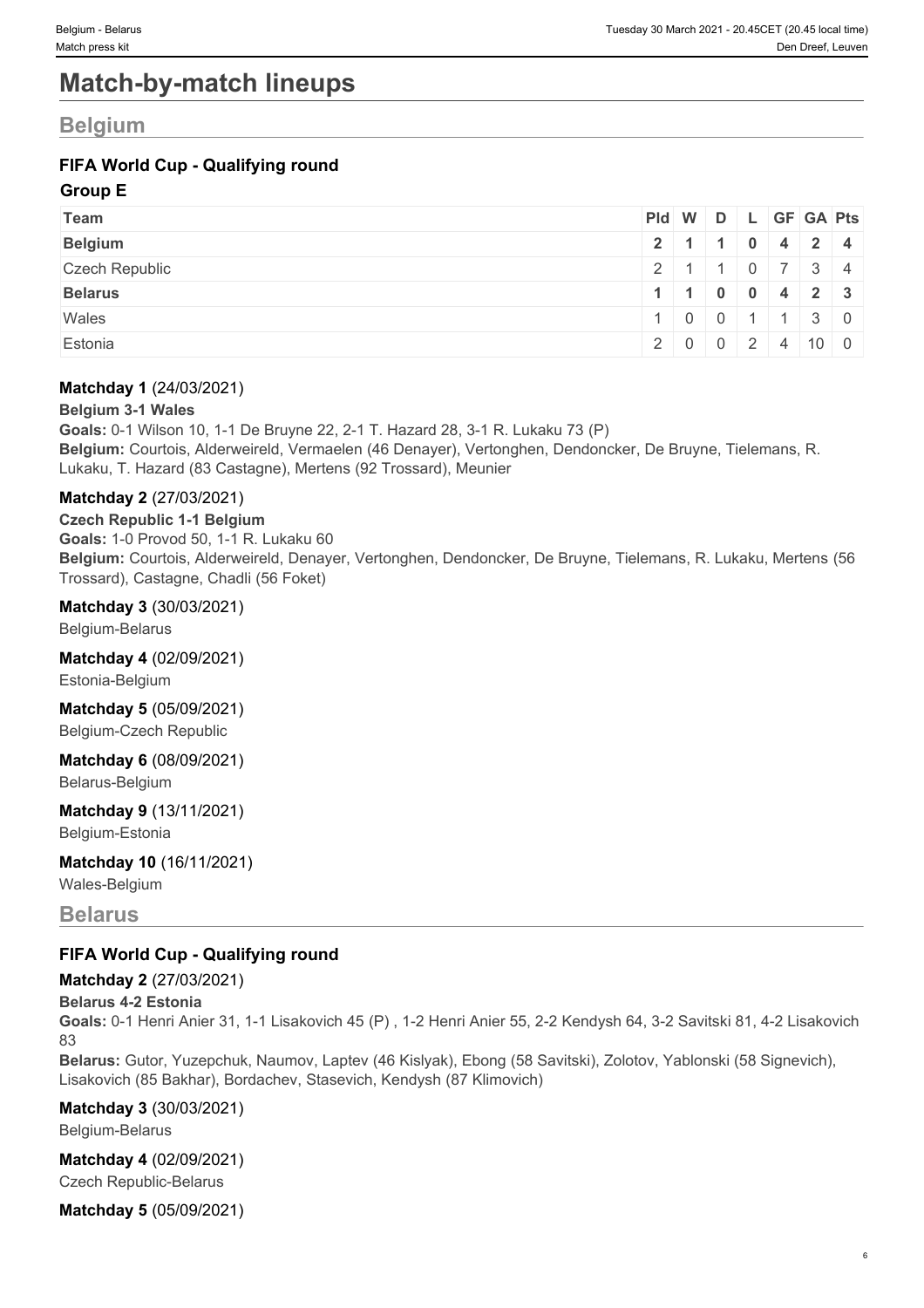#### Belarus-Wales

**Matchday 6** (08/09/2021) Belarus-Belgium

**Matchday 7** (08/10/2021) Estonia-Belarus

**Matchday 8** (11/10/2021) Belarus-Czech Republic

**Matchday 9** (13/11/2021) Wales-Belarus

7